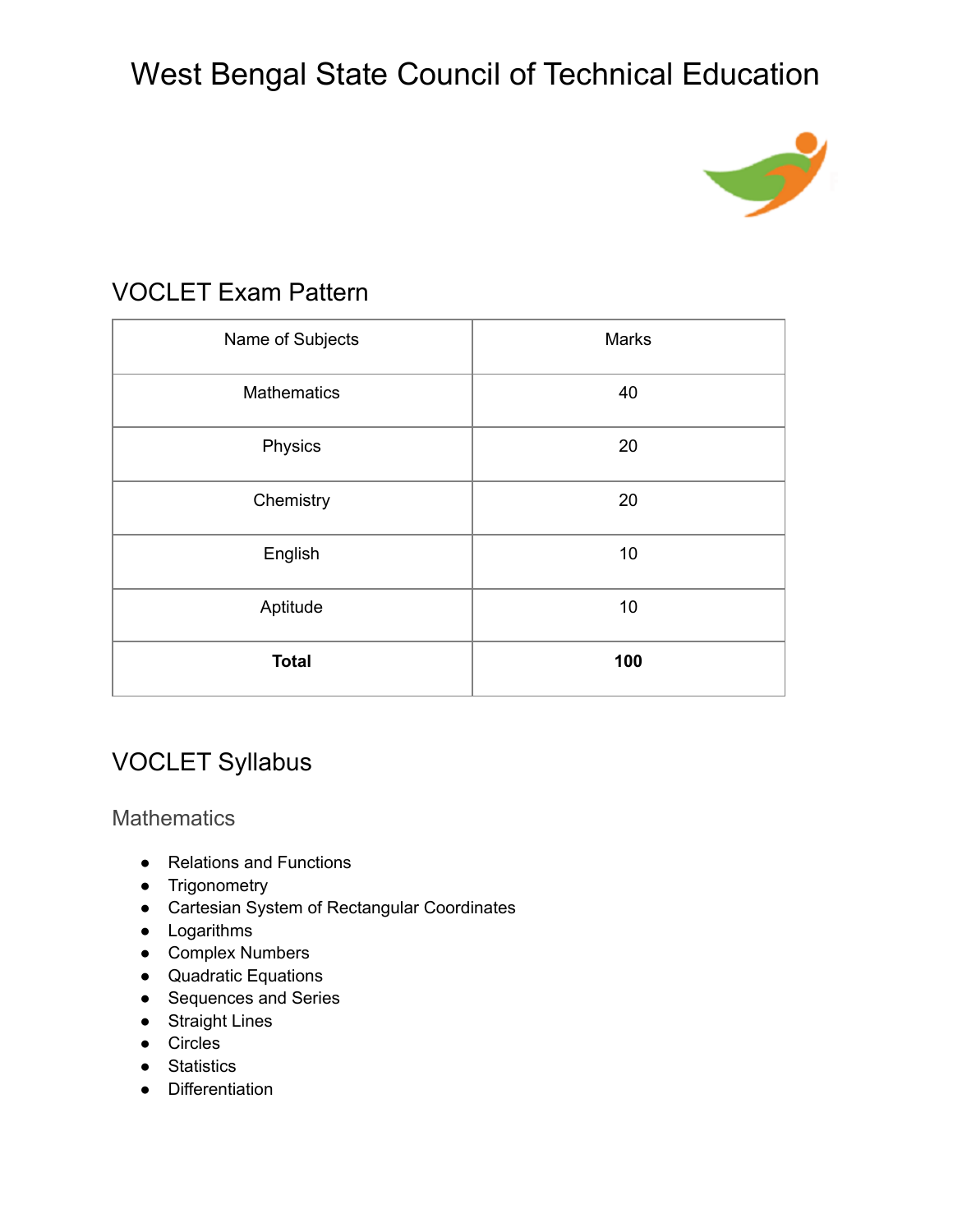

- Introduction to Three Dimensional Geometry
- Conic Sections
- Permutations and Combinations
- Vectors
- Exponential and Logarithmic Series
- Applications of Derivatives
- Sets and Set Theory
- Probability Function
- Limits and Continuity
- Indefinite Integrals Binomial Theorem
- Matrices
- Determinants
- Definite Integrals

#### Physics

- Molecular Physics
- Condensed Matter Physics
- Thermodynamics
- Mathematical Methods
- Classical Mechanics
- Relativity
- Atomic
- Statistical Mechanics
- Nuclear and Particle Physics
- Quantum Theory and its Applications
- <https://exams.freshersnow.com/>
- Electromagnetic Theory
- Electronics
- Experimental Physics

#### **Chemistry**

- General Chemistry
- Periodicity
- Solid State
- Structure of Atom
- Solutions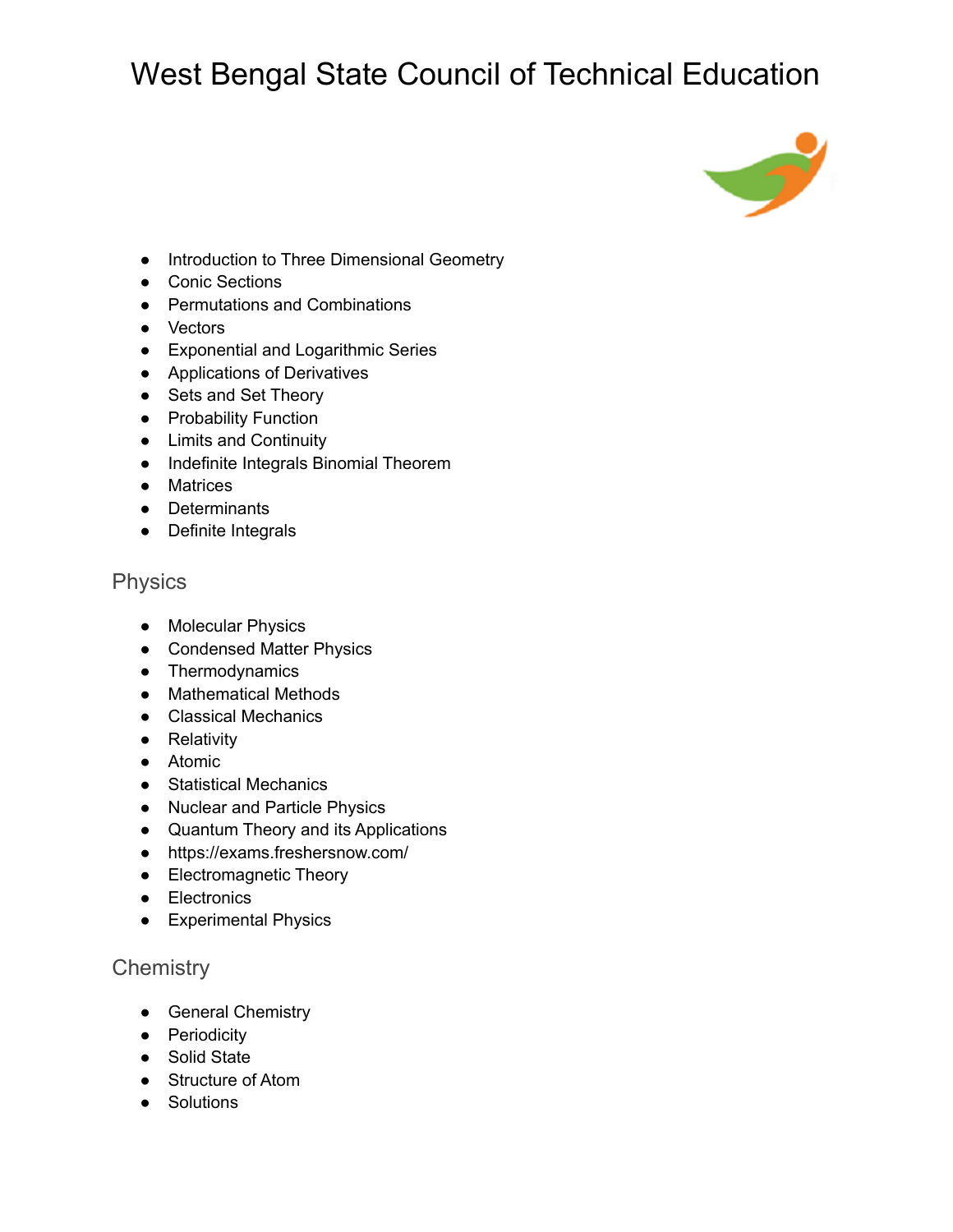

- Classification of Elements
- Electrochemistry
- Molecular Structure
- Chemical Bonding
- Surface Chemistry
- Redox Reactions
- Chemical Kinetics
- States of Matter
- Equilibrium
- Thermodynamics
- Processes of Isolation of Elements
- Coordination Compounds
- Alkali and Alkaline earth metals (S Block)
- P, D, F Block Elements
- Hydrogen
- D Block Elements
- Haloarenes
- Alcohols
- Haloalkanes
- Aldehydes
- Phenols
- Ketones
- Ethers
- Environmental Chemistry
- Amines
- Chemistry in Everyday Life
- General Organic Chemistry
- Carboxylic Acids
- Biomolecules
- Hydrocarbons

#### English

- Idioms and Phrases
- Sentence Improvement
- Synonyms
- Sentence Arrangement
- Substitution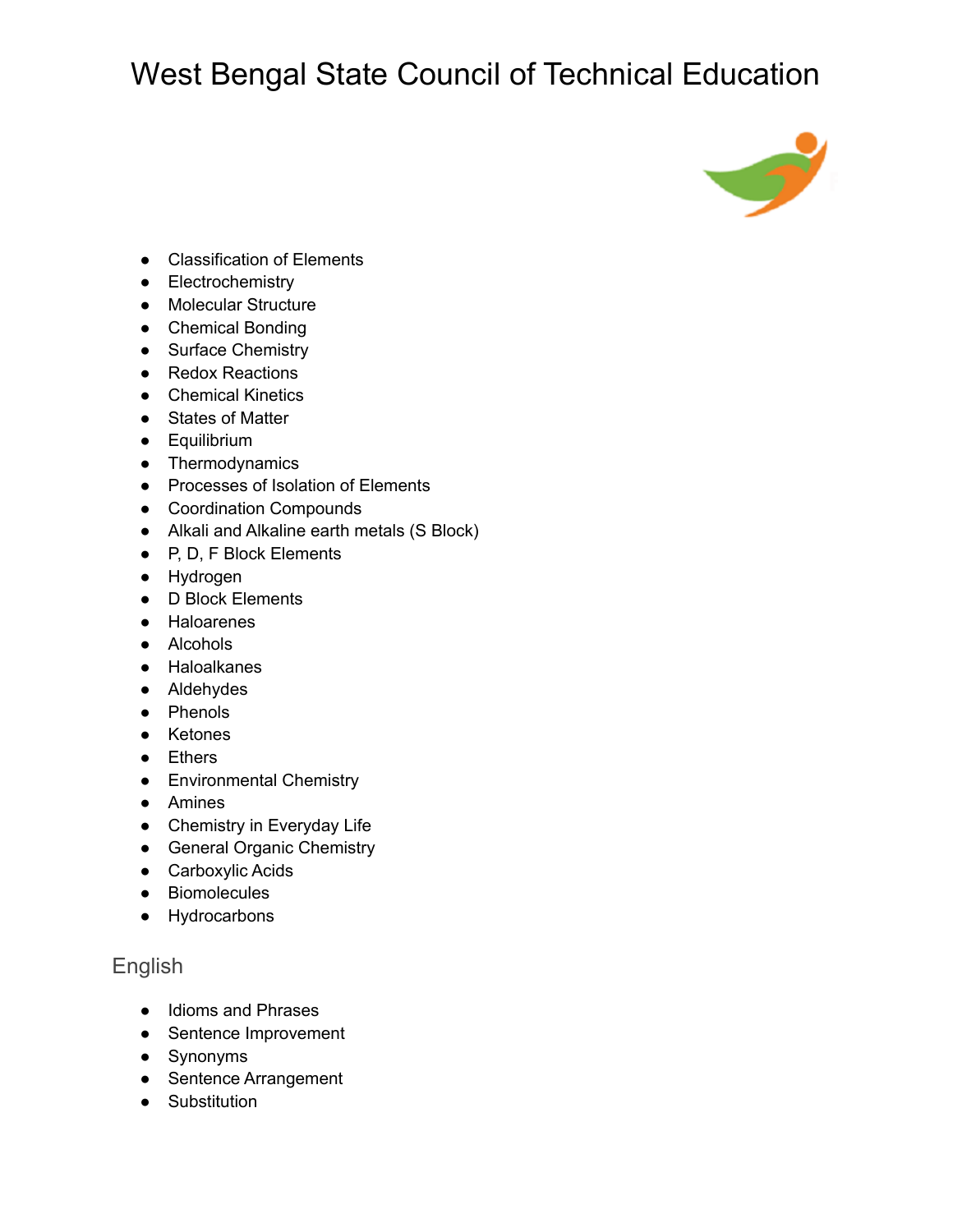

- Prepositions
- Antonyms
- Fill in the blanks
- Passage Completion
- Spotting Errors
- Substitution
- Sentence
- Active and Passive Voice
- Completion
- Spelling Test
- Error Correction (Underlined Part)
- Transformation
- Para Completion
- Joining Sentences
- Error Correction (Phrase in Bold)

#### Aptitude

- Races and Games
- Numbers and Ages
- Averages
- Mensuration
- Probability
- Time and Distance
- Quadratic Equations
- Odd Man Out Profit and Loss
- Problems on Numbers
- Pipes and Cisterns
- Indices and Surds
- Areas
- Volumes
- Percentages
- Simple Equations
- Permutations and Combinations
- Compound Interest
- Boats and Streams
- Problems on LCM and HCF